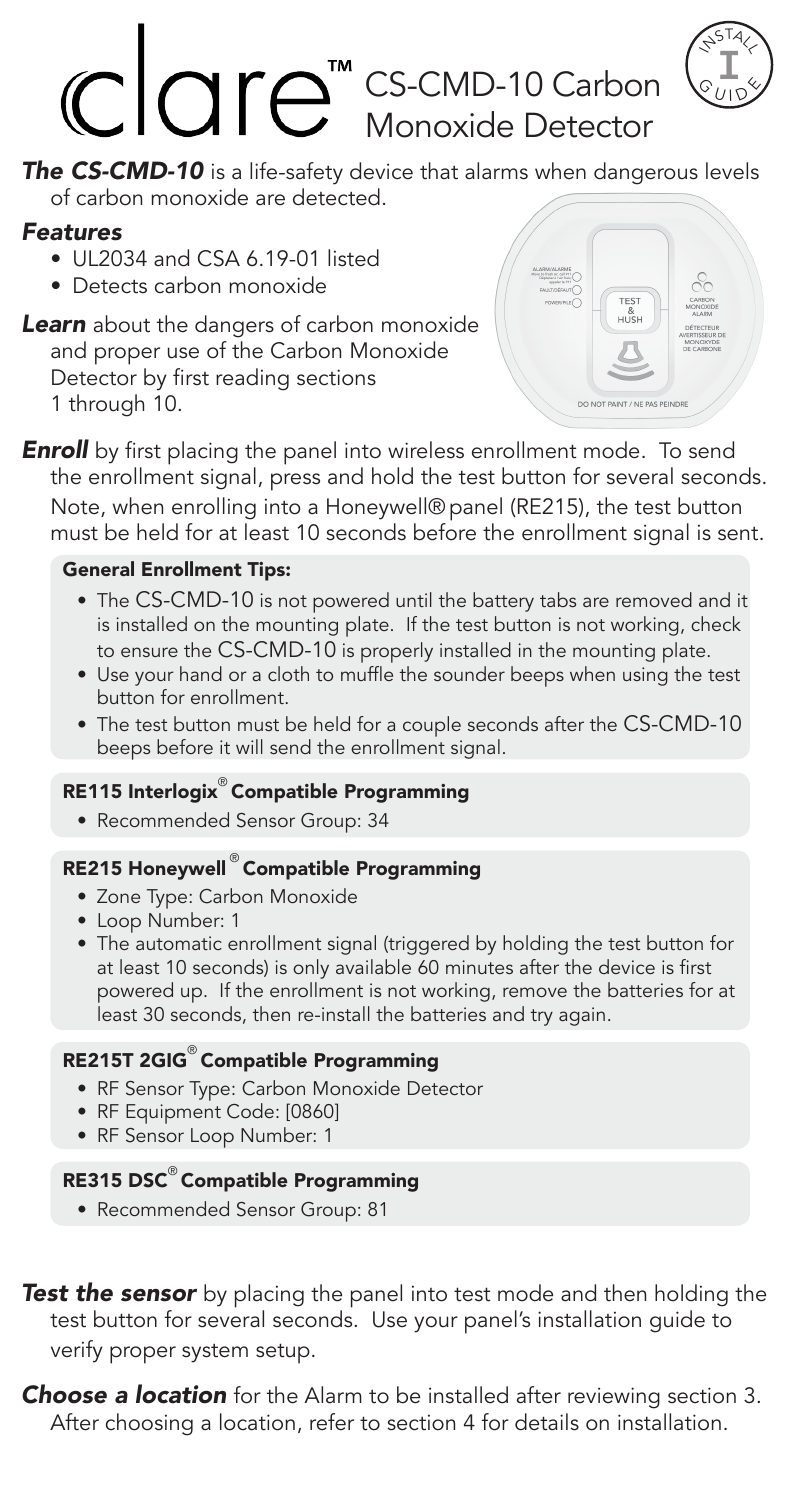# *1. Read This First*

- Replace the CS-CMD-10 after approximately 10 years operation (see 'replace by' date on label).
- Do not install until all building work is completed to avoid contamination.
- This CS-CMD-10 is intended for use in ordinary indoor locations of family units. It is not designed to measure compliance with OSHA commercial or industrial standards.
- This CS-CMD-10 should not be used as a substitute for proper installation, use and maintenance of fuel-burning appliances, including appropriate ventilation and exhaust systems.
- This CS-CMD-10 is not limited in use in typical single level and multilevel dwelling units or apartment buildings where adjacent apartments may have similar systems, as each unit has a unique ID.
- This CS-CMD-10 is designed to protect individuals from the acute effects of carbon monoxide exposure. It will not fully safeguard individuals with specific medical conditions. Individuals with medical problems may consider warning devices which provide audible and visual signals for carbon monoxide concentrations below 30 ppm. If in doubt, consult a medical practitioner.

# *2. Carbon Monoxide - The Silent Killer*

#### 2.1 What is Carbon Monoxide?

Carbon monoxide (CO) is an invisible, odorless, tasteless, and extremely toxic gas. CO is absorbed by red blood cells in the lungs, in preference to oxygen, resulting in rapid damage to the heart and brain from oxygen starvation. CO poisoning can cause death or severe ill health.

#### High levels of CO in a home can be caused by:

- Incorrectly or poorly installed fuel-burning appliances
- Blocked or cracked chimneys/flues
- Blocked vents or draft-proofing which makes areas with fuel-burning appliances or fireplaces airtight
- Engines of cars, lawnmowers, etc. left running in confined spaces
- Portable paraffin or gas heaters in badly ventilated rooms

#### 2.2 Symptoms of CO Poisoning

Many cases of CO poisoning indicate that while victims are aware they are not well, they become so disoriented they are unable to save themselves by either exiting the building or calling for assistance.

- Mild Exposure: Headache, running nose, sore eyes, "flu like symptoms"
- Medium Exposure: Dizziness, drowsiness, vomiting
- Extreme Exposure: Unconsciousness, brain damage, death

| CO (PPM) | <b>Symptoms</b>                                                                                                                                                                              |
|----------|----------------------------------------------------------------------------------------------------------------------------------------------------------------------------------------------|
| 35       | The maximum allowable concentration exposure in any 8 hour period according to<br>OSHA                                                                                                       |
| 150      | Slight headache after 1.5 hours                                                                                                                                                              |
| 200      | Slight headache, fatique, dizziness, nausea after 2-3 hours                                                                                                                                  |
| 400      | Frontal headaches within 1-2 hours, life threatening after 3 hours, also maximum<br>parts per million in flue gas (on an air free basis) according to US Environmental<br>Protection Agency. |
| 800      | Dizziness, nausea and convulsions within 45 minutes. Unconsciousness within 2<br>hours. Death within 2-3 hours.                                                                              |
| 1600     | Headache, dizziness, and nausea within 20 minutes. Death within 1 hour.                                                                                                                      |
| 3200     | Headache, dizziness and nausea within 5-10 minutes. Death within 25-30 minutes.                                                                                                              |
| 6400     | Headache, dizziness and nausea within 1-2 minutes. Death within 10-15 minutes.                                                                                                               |
| 12800    | Death within 1-3 minutes                                                                                                                                                                     |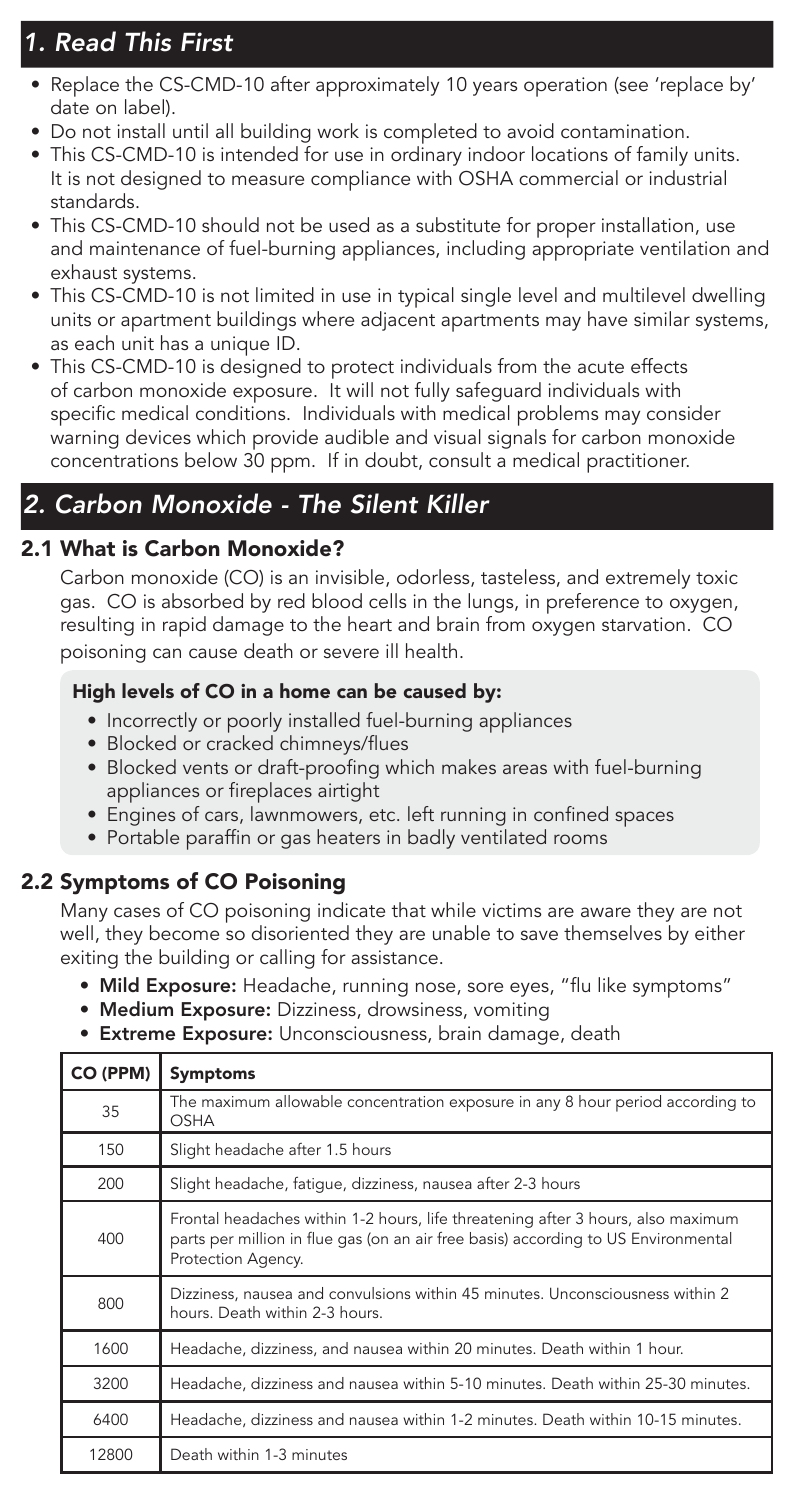#### Per NFPA 720, Carbon Monoxide Alarms shall be installed as follows:

- 1. Outside of each separate dwelling unit sleeping area in the immediate vicinity of the bedroom.
- 2. On every occupiable level of a dwelling unit, including basements but excluding attics and crawl spaces.
- 3. Other locations where required by applicable laws, codes or standards. The equipment should be installed using wiring methods in accordance with the National Fire Protection Association's Standard 72, 720. (National Fire Protection Association, Batterymarch Park, Quincy, MA 02269)

**IMPORTANT!** Specific requirements for Carbon Monoxide Detector installation vary from state to state and from region to region. Check with your local Fire Department for current requirements in your area.

## 3.1 Ideal Carbon Monoxide Alarm Locations

- Every room containing a fuel burning appliance
- Rooms where occupants spend a considerable amount of time
- Every Bedroom

#### If the number of carbon monoxide Alarms to be fitted is limited, the following locations should be considered when deciding where best to fit the Alarms:

- Any room with an appliance where people sleep
- Any room containing a flueless or open-flued appliance
- Any room where the occupant(s) spend most of their time
- In a single room dwelling, the CS-CMD-10 should be placed as far away from the cooking appliance as possible, but near to where the person sleeps
- If the appliance is in a room not normally used, such as a boiler room, the CS-CMD-10 should be placed just outside the room so that the alarm will be heard more easily

## 3.2 Locating in Rooms WITH a Fuel Burning Appliance

- *• If there is a partition in the room*, the CS-CMD-10 should be located on the same side of the partition as the potential source.
- *• If it is mounted on a wall*, it should be located at a height greater than the height of any door or window but still be at least 6 inches from the ceiling.
- *• In rooms with sloped ceilings,* the CS-CMD-10 should be located at the high side of the room at least 12 inches from the peak.
- The CS-CMD-10 should be installed 5 to 10 feet horizontally from the potential CO source.
- *• If it is mounted on the ceiling* it should be at least 12 inches from any wall or light fitting.





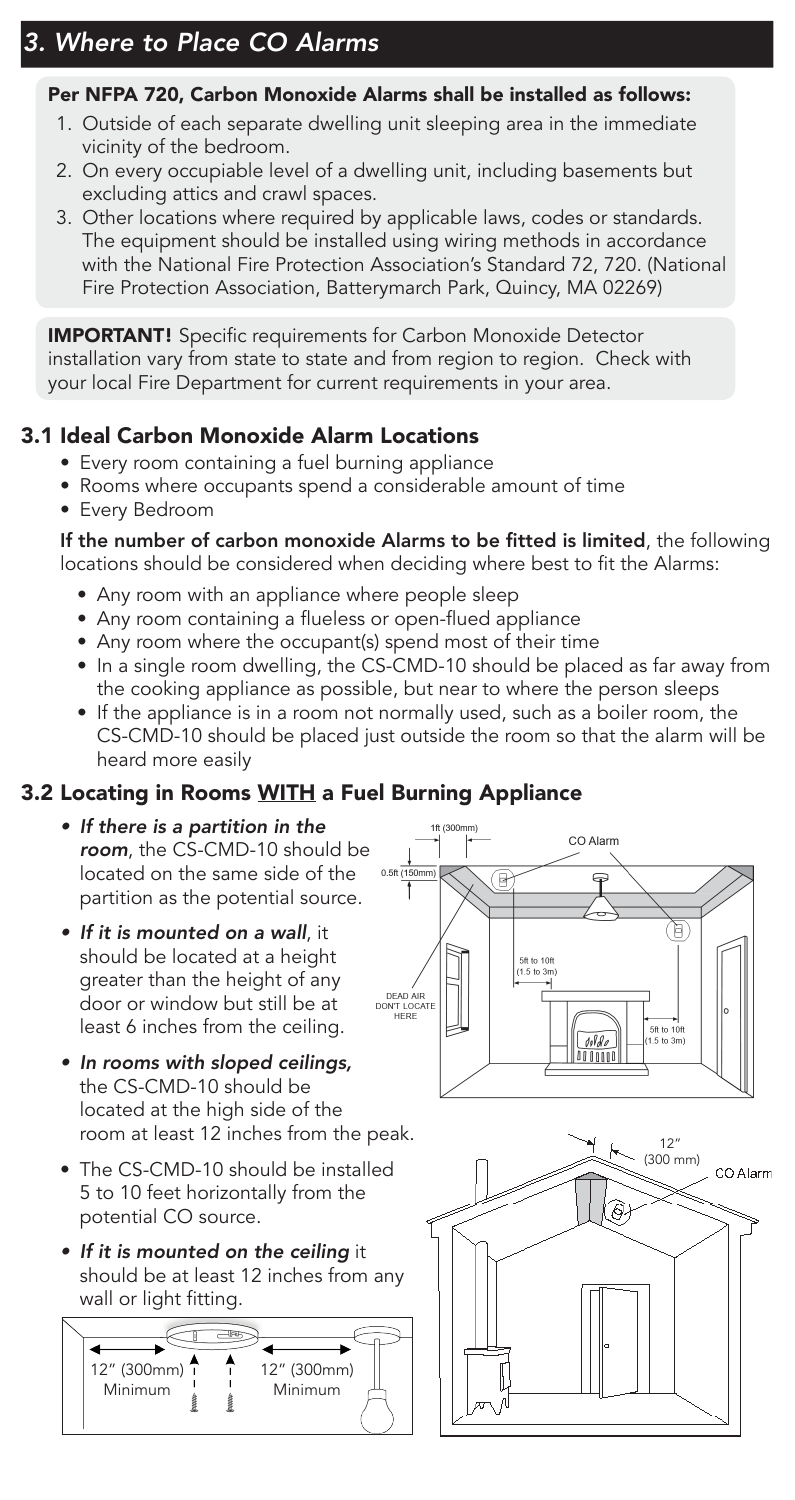## 3.3 Locating in Rooms WITHOUT a Fuel Burning Appliance

Mount the CO Alarm relatively close to the **breathing zone** of the occupants. Whatever position is chosen make sure it is possible to view the three LED indicators.



## 3.4 Where Carbon Monoxide Alarms SHOULD NOT be Located

- Within 3 feet of a cooking appliance
- In an enclosed space (e.g. in or below a cupboard)
- In a damp or humid area
- Directly above a sink or kitchen appliance
- Next to a door, window, air vent or anywhere that it would be affected by drafts
- Next to an extractor fan
- Over heat sources such as radiators or hot air vents
- Where it would be obstructed (e.g. by curtains or furniture)
- In an area where the temperature could drop below 40°F (4.4°C) or rise above 100°F (37.8°C)
- Where dirt or dust could block the sensor
- In areas where the CS-CMD-10 may be exposed to water splashes, dripping or condensation (e.g. in a bathroom, above an electric kettle, etc.)
- Near paint, thinners, solvent fumes or air fresheners

# *4. Installation*

#### 4.1 Installation Procedure

- 1. Select a location complying with the advice in Section 3.
- 2. Remove the mounting plate from the packaging/Alarm.
- 3. Place the mounting plate on the ceiling/wall exactly where you want to mount the Alarm. With a pencil, mark the location of the two screw holes.
- 4. Taking care to avoid any electrical wiring in the ceiling, drill holes using a 13/64" (5.0mm) drill bit through the center of the marked locations. Push the plastic screw anchors provided into the drilled holes. Screw the mounting plate to the ceiling/wall. Alternatively, if desired, the CS-CMD-10 can also sit on a flat surface with mounting plate attached.
- 5. Ensure the RF module is fitted correctly into the base of the Alarm.
- 6. Remove the battery door, gently pull the battery tab, and replace the battery door.
- 7. Carefully line up the Alarm on the base, gently press home & twist on (this connects the batteries). The red, amber & green LEDs will immediately flash in sequence to show they are working.
- 8. After waiting at least 15 seconds, press the test button to ensure the alarm is working properly.

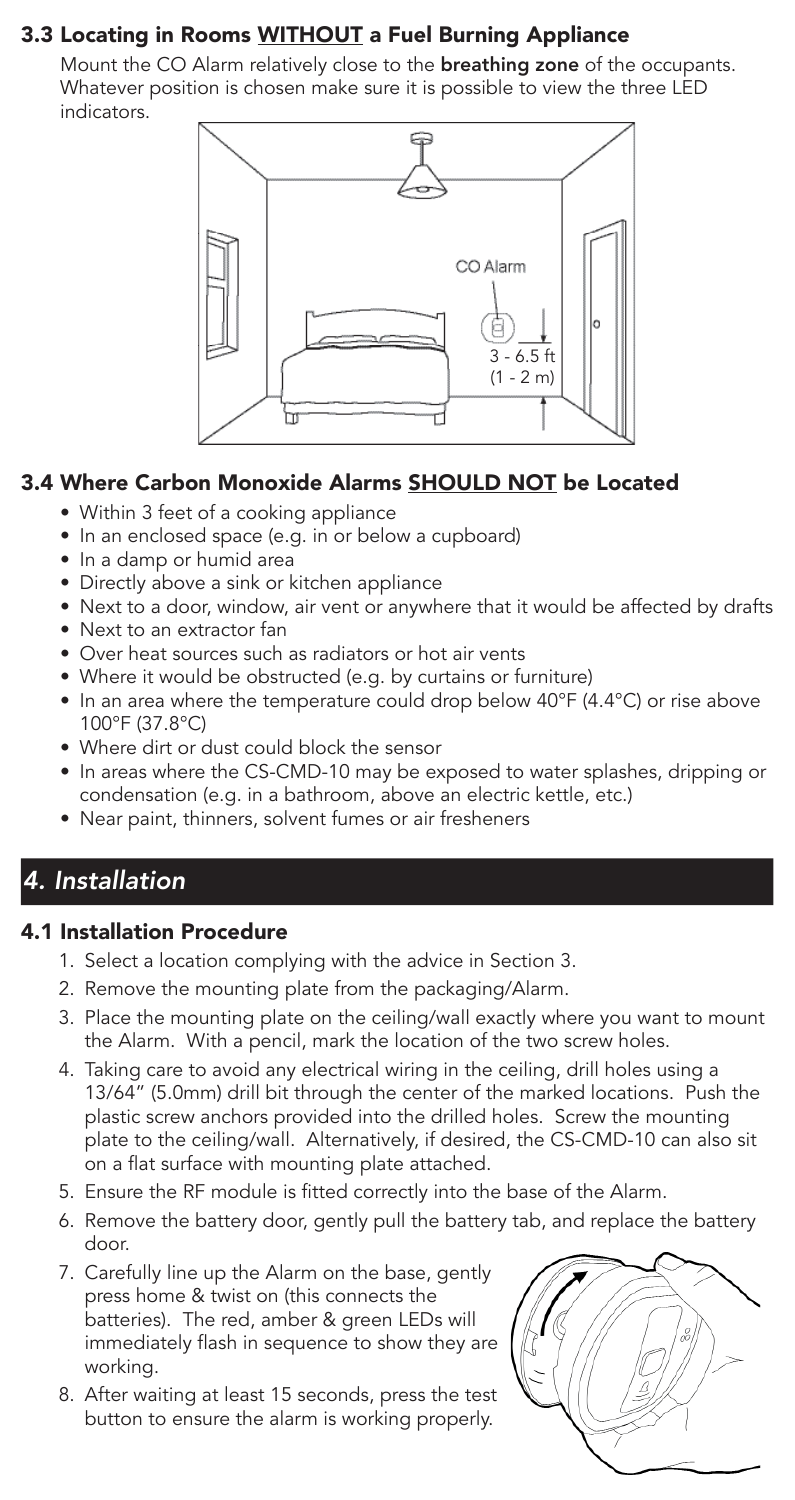## 4.2 How to Tamper Proof the CS-CMD-10

To make the Alarm resistant to unauthorized removal, break off the small pillar on the battery door of the base as shown in the figure below. To remove the Alarm from the base use a small screwdriver to release the catch by pushing it upwards and then twist off the Alarm. If necessary it is possible to further secure the CS-CMD-10 by using a No. 2 or No. 4 self tapping screw 6 to 8mm long to firmly lock the Alarm and its mounting plate together.



## *5. Testing and Maintenance*

#### 5.1 Testing

Frequent testing of the system is a requirement to ensure its continued and safe operation. To test the Alarm press and hold the test button for several seconds. The green LED will flash and the horn will ramp up to full sound to indicate the Alarm is operating correctly. The unit should be tested as follows:

- After the system is installed
- Once weekly thereafter
- After prolonged absence from the dwelling (e.g. after a holiday period)
- After repair or servicing of any of the systems elements or household electrical works

#### 5.2 Maintenance

Clean the outside case by occasionally wiping with a clean damp cloth. Do not use any cleaning agents, bleaches, detergents or polishes, including those in aerosol cans. Avoid spraying air fresheners, hair spray, paint or other aerosols near the CS-CMD-10. Do not place air fresheners near the unit. Use the narrow nozzle of a vacuum cleaner to remove fluff and other contamination from the cover slots and gas entry holes. Remove the CS-CMD-10 when decorating. Do not allow water or dust to contaminate the Alarm.

#### WARNING!

- Do not paint the CS-CMD-10
- Do not open or tamper with the CS-CMD-10. There are no user serviceable parts inside and this can damage the Alarm.

#### 5.3 Battery Replacement

- Check the *Replace By* label on the side wall. If it has been exceeded, replace the entire unit. If the *Replace By* label on the side wall has not been exceeded, remove the Alarm from the mounting plate, remove the battery cover, and remove the old batteries.
- Use only Duracell® Alkaline MN2400BK AAA size batteries (available from local retailers). Use of a different battery may have detrimental effects on alarm operation. Insert the new batteries and replace the battery cover. Reinstall the Alarm back on its mounting plate. Button test the Alarm (after 15 seconds) to check the batteries are installed correctly and that they are not depleted.



**WARNING!** Constant exposures to high or low temperatures or high humidity may reduce battery life.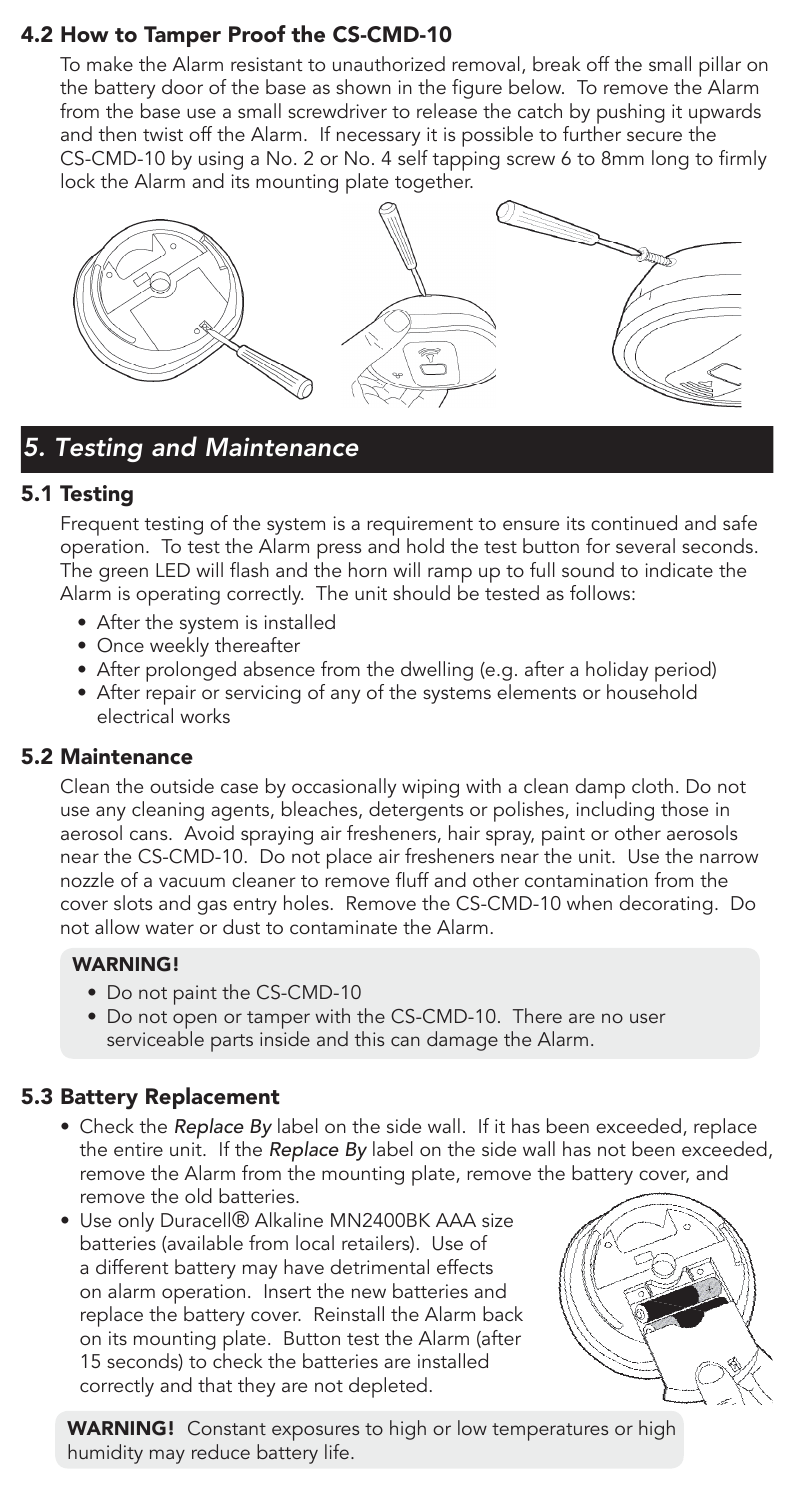# *6. CO Alarm Behavior*

#### 6.1 Pre-Alarm (before horn sounds)

When the Alarm detects CO concentrations over 50 ppm, the red LED flashes in accordance with section 6.2. This helps locate CO leaks as the unit gives an indication straight away. Without this feature the CO level would need to be at 50 ppm CO for typically 90 minutes for an alarm sound to be given.

**NOTE:** The pre-alarm signal may be triggered by CO coming for example, from cooking with gas, from car engines, or from nearby barbecues. This is usually not a concern, unless the pre-alarm signal persists until the alarm sounds and the CO source is unknown.

NOTE:The CS-CMD-10 may sound if cigarette smoke is blown into it, or aerosols are released nearby.

#### 6.2 Alarm Response Time and Indicators

The table below shows how the CS-CMD-10 reacts to different CO gas levels and exposure time. At higher CO levels, the alarm turns on sooner. The rate at which the red LED flashes indicates the level of CO. If your CS-CMD-10 sounds, follow the instructions in Section 7. NEVER IGNORE THE ALARM!

| <b>CO Level</b> | <b>Red LED</b>            | Sounder                  |
|-----------------|---------------------------|--------------------------|
| $0 - 30$ ppm    | $Off$ <sup>(1)</sup>      | $\Omega$                 |
| $> 50$ ppm      | 1 flash every 3 seconds   | On within 60-240 minutes |
| $>110$ ppm      | 2 flashes every 3 seconds | On within 10-50 minutes  |
| $>250$ ppm      | 3 flashes every 3 seconds | On within 4-15 minutes   |

(1) Unless it has alarmed previously (see Section 6.3 Alarm Memory)

#### 6.3 Alarm Memory

The CS-CMD-10 memory is an important feature of the CS-CMD-10 where even if the house is unoccupied during an alarm condition it warns the homeowner that the CS-CMD-10 has previously detected CO gas and been in alarm. The memory feature has two operation modes:

- 24 Hour Memory Indicators: For 24 hours after an alarm, the red LED will flash at different rates every 50 seconds depending on the level of CO detected.
- Memory recall on demand: To review the memory status after the initial 24 hours, press and hold the test button. The red LED will flash at different rates depending on the level of CO detected.

|                 | Alarm Memory - Red LED Response |                              |  |  |
|-----------------|---------------------------------|------------------------------|--|--|
| <b>CO Level</b> | 24 Hour Memory                  | Memory Recall (button press) |  |  |
| $> 50$ ppm      | 1 flash every minute            | 1 flash                      |  |  |
| $>110$ ppm      | 2 flashes every minute          | 2 flashes                    |  |  |
| > 250 ppm       | 4 flashes every minute          | 4 flashes                    |  |  |

To reset the alarm memory, hold down the test button until the red LED stops and the green LED starts flashing. Cover the horn with a cloth to muffle the alarm during this time. Please note that the CS-CMD-10 memory will also be reset when the CS-CMD-10 is powered off.

#### 6.4 Silencing the CS-CMD-10 (Hush)

When the Alarm sounds after sensing CO, pressing the test/hush button will immediately stop the horn (the red LED will continue to flash). If CO is still present, the red LED and the horn will turn on again after about 4 minutes. The unit can only be silenced once during a CO incident. *At CO levels greater than 300 ppm, the unit cannot be silenced!*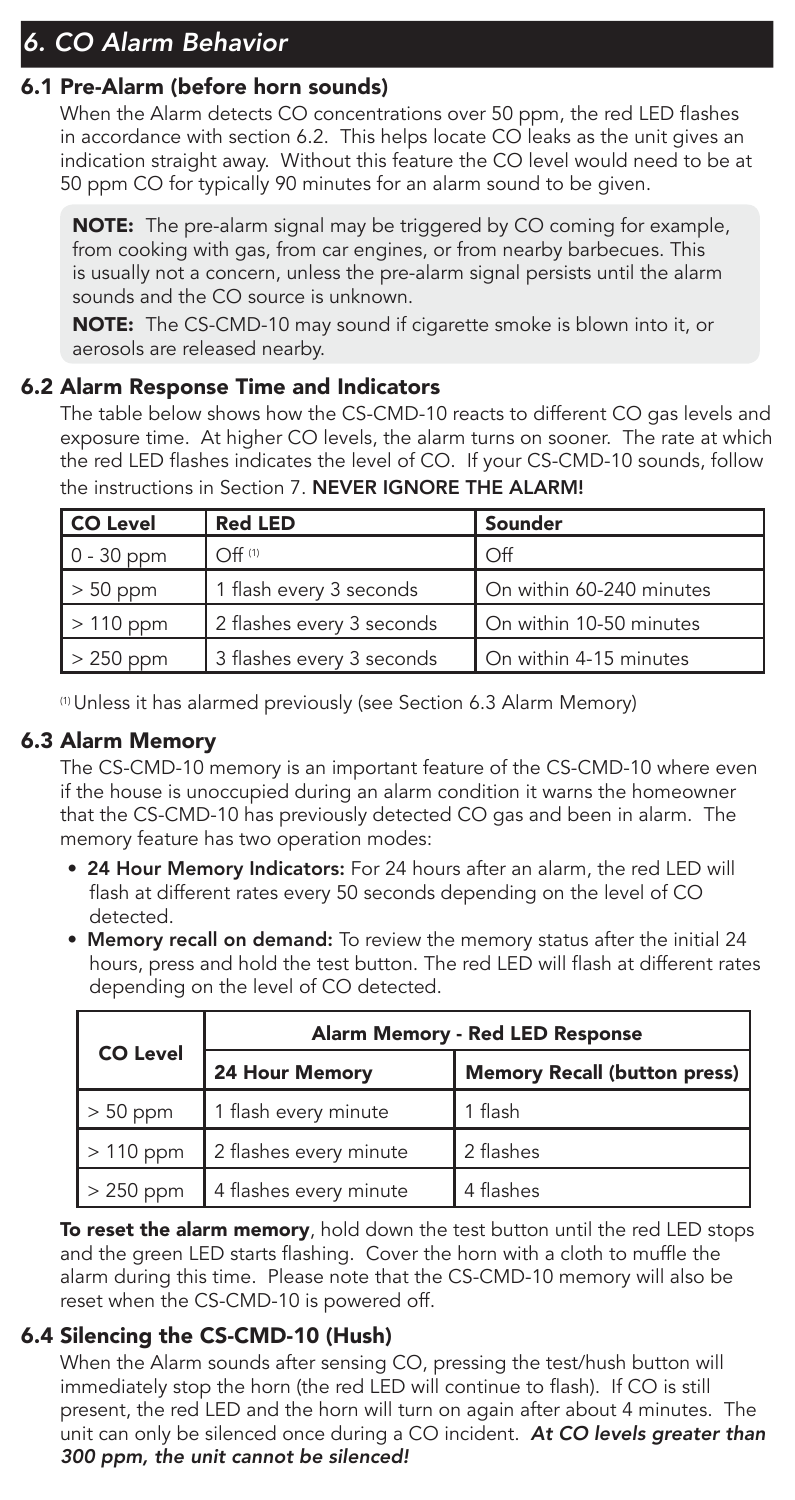# *7. What to Do When the Alarm Sounds*

WARNING! Actuation of your Alarm indicates the presence of carbon monoxide (CO) which can KILL YOU. NEVER IGNORE THE ALARM!

- 1. Push the Test/Hush button.
- 2. Immediately evacuate the premises leaving the doors and windows open. Do a head count to check that all persons are accounted for.
- 3. Call your emergency services Fire Department or 911.
- 4. DO NOT re-enter the premises until the emergency services responders have arrived, the premises has been aired out and your Alarm remains in its normal condition.
- 5. After following steps 1-4, if your Alarm reactivates within a 24 hour period, repeat steps 1-4 and call a qualified appliance technician to investigate for sources of CO from fuel burning equipment and appliances, and inspect for proper operation of this equipment. If problems are identified during this inspection have the equipment serviced immediately. Note any combustion equipment not inspected by the technician and consult the manufacturers' instructions, or contact the manufacturer directly, for more information about CO safety and this equipment. Make sure that motor vehicles are not, and have not been, operating in an attached garage or adjacent to the residence.

NOTE: When ventilation is provided by leaving the window and doors open, the CO build up may have dissipated by the time help arrives and the Alarm may have stopped sounding. Although your problem may appear temporarily solved, it is crucial that the source of the CO is determined and appropriate repairs made.

## *8. Troubleshooting*

#### 8.1 Alarm does not work with the test button

- Check the Alarm is secured correctly on the mounting plate
- Wait 15 seconds after connecting the power before button testing
- Hold button down firmly for at least 5 seconds
- Replace the batteries

#### 8.2 Alarm sounds for no apparent reason

*Follow the instructions in section 6. If there are still problems:*

- Ensure there are no fuel burning appliances in the vicinity which could be leaking CO gas (e.g. even from next door)
- Ensure there are no fumes in the area (e.g. Paint, thinners, hair spray, chemical cleaners, aerosol sprays, etc.)
- Ensure there is no outdoor source of CO in the vicinity such as a running engine, heavy traffic, or heavy air pollution
- Ensure there is no source of hydrogen such as batteries being charged
- Ensure there is not excessive smoke or fumes from smoking devices
- Press the test/hush button to silence the alarm

#### 8.3 Trouble Conditions

The CS-CMD-10 will monitor itself and give a status update every 50 seconds if there are any problems. The status of the Alarm can also be checked on demand by using the test button. The CS-CMD-10 will beep and the amber LED will flash to indicate a fault condition as follows.

| <b>CO Alarm Fault Table</b> |                              |                              |  |
|-----------------------------|------------------------------|------------------------------|--|
| <b>Fault Condition</b>      | Fault Indication             | <b>Action</b>                |  |
| Low Battery                 | 1 beep with 1 amber flash    | Replace batteries (see §5.3) |  |
| <b>Faulty Sensor</b>        | 2 beeps with 2 amber flashes | Replace Alarm                |  |
| End of Life                 | 3 beeps with 3 amber flashes | Replace Alarm                |  |

NOTE: If the CS-CMD-10 has detected a fault, pressing the test/hush button will silence the beeps for a 24 hour period. This is for your convenience and can only be done once.